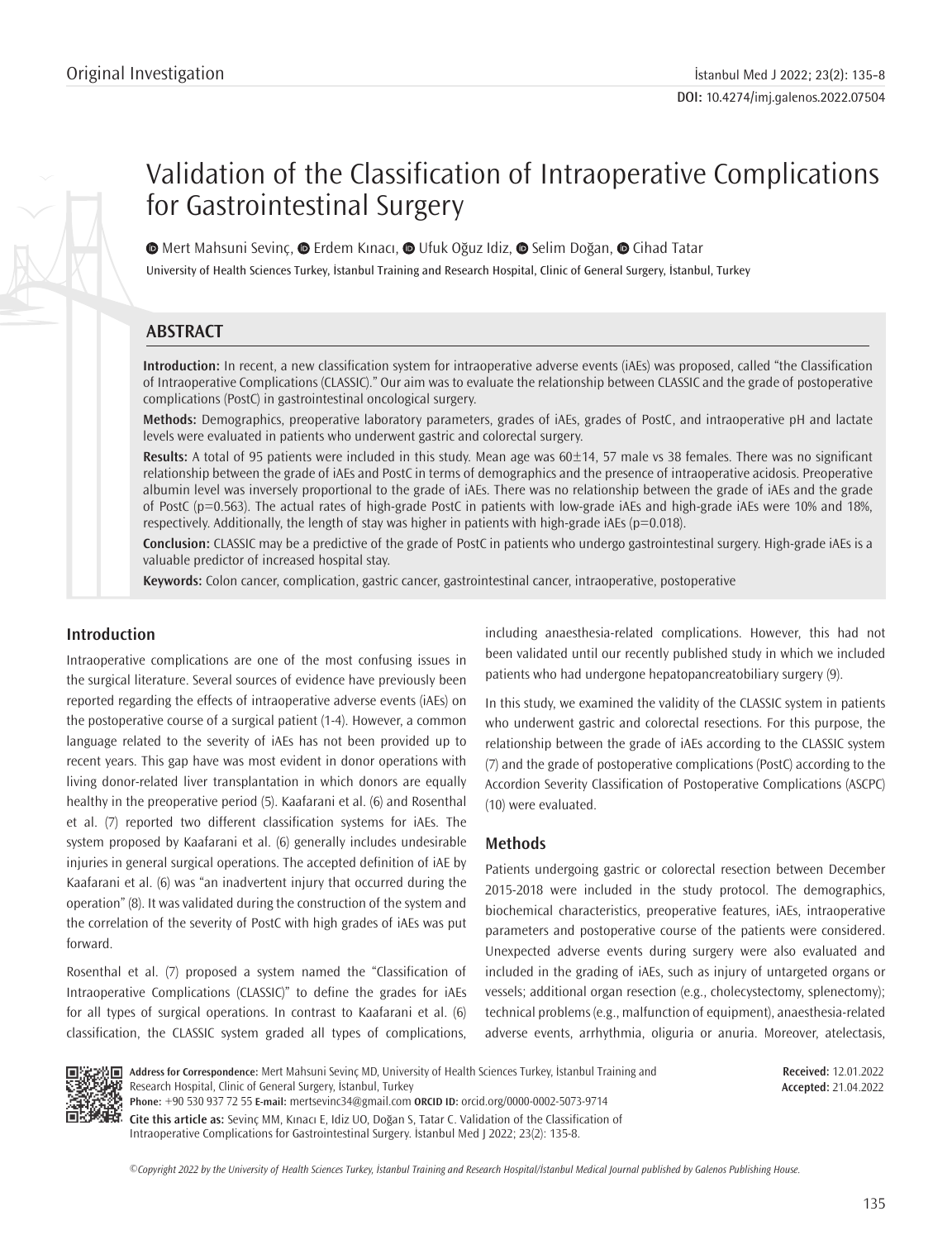wound infection, anastomotic leak, intra-abdominal fluid collection, bleeding, other respiratory complications, delayed gastric emptying, mechanical intestinal obstruction, organ failures, and readmission in the first 30 days after surgery were recorded.

The CLASSIC was used to grade iAEs, which is proposed by Rosenthal et al. (7). Five grades, from 0 to 4, are included in the system. Intraoperative complications were divided into two groups to prevent a confusing statistical analysis and to provide easily understandable results. According to the CLASSIC system, grade 0 is defined as the patients with ideal intraoperative course; grade 1 is defined as a minor deviation from the ideal intraoperative course without the need for additional treatment or intervention; grade 2 is defined as a major deviation from the ideal intraoperative course; grade 3 is defined as the need for additional treatment or intervention; grade 4 is defined as intraoperative death. Grade 0 and grade 1 iAEs were collected in the first group (low grade iAEs). Grade 2, grade 3, and grade 4 iAEs were collected in the second group (high-grade iAEs).

PostC were graded according to the ASCPC proposed by Strasberg et al. (10) PostC were also divided into two groups. The first group includes "low-grade PostC" (patients with no, mild, or moderate complications). The second group includes "high-grade PostC" (patients with severe complications or mortality). All of the preoperative, intraoperative parameters, and the grades of PostC were compared between the groups.

Ethics Committee approval was obtained from University of Health Sciences Turkey, Istanbul Training and Research Hospital for the study (approval number: 2529, date: 02.10.2020). Written consent was obtained from the patients in our study.

#### **Statistical Analysis**

Statistical analysis was performed using SPSS 20.0 (SPSS Inc., IBM Corporation, Armonk, NY, USA) software. The distribution of variables was measured with the Kolmogorov-Smirnov test. Normally-distributed continuous variables were analyzed with Student's t-test and expressed as mean  $\pm$  standard deviation. Variables not normally distributed were analyzed with Mann-Whitney U test and expressed as median and minimum-maximum range. The chi-square test and Fisher's exact test were used in the analysis of categorical variable.

#### **Results**

Descriptive statistics of demographic and clinical measurements of a total of 95 patients who underwent gastric or colorectal resection due for malignant diseases were evaluated (Table 1).

In 14 patients, minor iAEs (grade 1) observed during surgery, such as controllable hypotension, transient arrhythmia, and simple, controllable bleeding from laceration on the splenic and pancreatic capsule. In 26 patients with high-grade (grade 2 or 3) iAEs, injury of the adjacent organ(s) were seen, such as ureteral injury requiring primary anastomosis with double-J catheter insertion in two cases, bladder injury requiring primary suturing in three cases, and injury of the gallbladder requiring cholecystectomy in one case. Additionally, vascular injury was seen in the same group of patients, including injury to the splenic

| Table 1. Descriptive statistics of demographic and clinical |  |
|-------------------------------------------------------------|--|
| measurements of the patients (n=95)                         |  |

| Age (mean $\pm$ SD) (years)                                                         | 60.49±14.54 |  |  |  |  |
|-------------------------------------------------------------------------------------|-------------|--|--|--|--|
| Gender (n, %) (male)                                                                | 57 (60.00%) |  |  |  |  |
| Colorectal resections                                                               | 65 (68.42%) |  |  |  |  |
| Gastric resections                                                                  | 30 (33.68%) |  |  |  |  |
| Intraoperative complications <sup>*</sup> (n, %)                                    |             |  |  |  |  |
| Grade 0                                                                             | 55 (57.89%) |  |  |  |  |
| Grade 1                                                                             | 14 (14.73%) |  |  |  |  |
| Grade 2                                                                             | 25 (26.31%) |  |  |  |  |
| Grade 3                                                                             | 1(1.05%)    |  |  |  |  |
| Grade 4                                                                             | $0(0.00\%)$ |  |  |  |  |
| Postoperative complications** (n, %)                                                |             |  |  |  |  |
| No complication                                                                     | 27 (28.42%) |  |  |  |  |
| Grade 1                                                                             | 24 (25.26%) |  |  |  |  |
| Grade 2                                                                             | 26 (27.36%) |  |  |  |  |
| Grade 3                                                                             | 7(7.36%)    |  |  |  |  |
| Grade 4                                                                             | 4(4.21%)    |  |  |  |  |
| Grade 5                                                                             | 6(6.31%)    |  |  |  |  |
| Grade 6                                                                             | 1(1.05%)    |  |  |  |  |
| * According to the CLASSIC (7) ** According to Accordion Severity Classification of |             |  |  |  |  |

: According to the CLASSIC (7), \*\*: According to Accordion Severity Classification of Postoperative Complications (10), SD: Standard deviation

artery, aberrant left hepatic artery, and sacral venous plexus. The other adverse events that complicated the operative process were technical failures such as inappropriate formation of esophagojejunostomy due to malfunction of a circular stapler, or anaesthesia-related adverse events including severe hypo- or hypertension or resistant arrhythmia.

PostC of any grade was seen in 68 patients (71%). Operation-related postoperative mortality was observed in a 73-year-old female patient who underwent low anterior resection for rectal malignancy. Postoperative enterocutaneous fistula-related abdominal sepsis caused death. High-grade (grades 4-6) PostC was seen in 26 patients (27%).

Outcomes of the patients are summarized in Table 2. Preoperative albumin level ( $p=0.047$ ) and postoperative hospital stay ( $p=0.018$ ), were significantly lower at low-grade iAEs than at high-grade iAEs. High-grade PostC rates were 10% in patients with low-grade iAEs and 18% in patients with high-grade iAEs. There was no significant difference between the groups  $(p=0.563)$ .

#### **Discussion**

The classification of PostC first proposed by Clavien et al. (11) and its modifications (10,12,13) is widely accepted in the surgical literature. The need for a classification system for iAEs has been mentioned in previous studies, especially regarding donor surgery in living-donor liver transplantation (5,14). Hence, the first reported classification for iAEs was related to donor hepatectomy in 2005 (15). However, it was not limited to intraoperative complications and was complicated for clinical use. Therefore, it has not been widely accepted in the literature. In the last two years, Kaafarani et al. (6) and Rosenthal et al. (7) proposed two different classification systems to define and classify iAEs to provide reliable intraoperative patient care. Defining the predictive value of the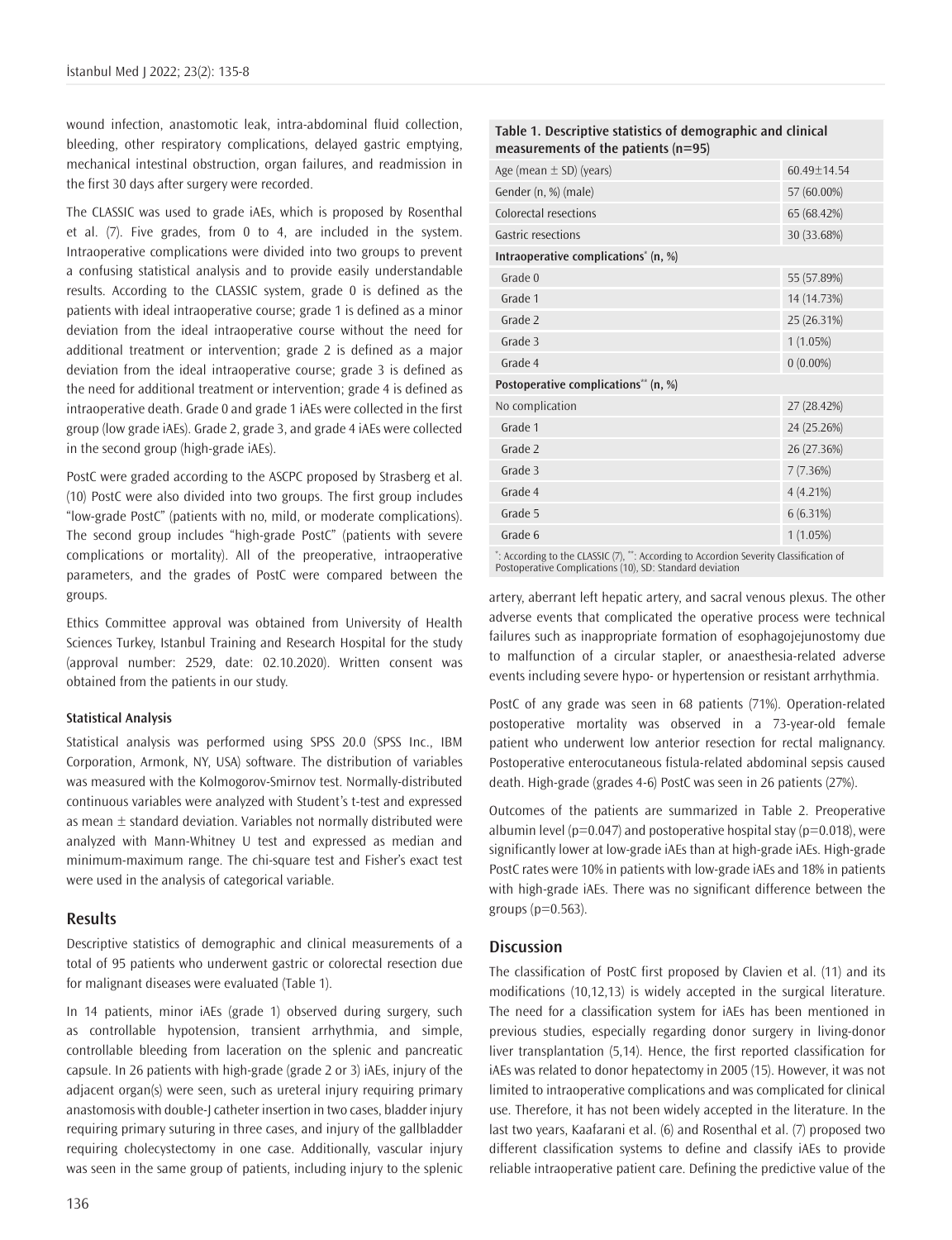|                                   | Low-grade iAEs<br>$(n=69)$ | High-grade iAEs<br>$(n=26)$ | p                    |  |  |
|-----------------------------------|----------------------------|-----------------------------|----------------------|--|--|
| Demography                        |                            |                             |                      |  |  |
| Age (years)                       | 61.28±14.73                | 59.41±12.29                 | $0.748$ <sup>a</sup> |  |  |
| Gender (male) (n, %)              | 34 (49.27%)                | 3 (11.53%)                  | 0.817 <sup>b</sup>   |  |  |
| <b>Preoperative findings</b>      |                            |                             |                      |  |  |
| ASA score (n)                     |                            |                             | $0.225^{b}$          |  |  |
| 1                                 | 24 (34.78%)                | 7 (26.92%)                  |                      |  |  |
| $\overline{2}$                    | 35 (50.72%)                | 12 (46.15%)                 |                      |  |  |
| 3                                 | 10 (14.49%)                | 7(26.92%)                   |                      |  |  |
| Malignant lesion                  | 41 (78.84%)                | $6(100.00\%)$               | $0.583^{b}$          |  |  |
| Hemoglobin (g/dL)                 | 11.75±1.72                 | $11.69 \pm 2.31$            | $0.842$ <sup>a</sup> |  |  |
| Creatinine (mg/dL)                | $0.97 \pm 0.36$            | $0.73 \pm 0.26$             | 0.106 <sup>a</sup>   |  |  |
| Albumin (g/dL)                    | $3.78 \pm 0.54$            | $3.52 \pm 0.74$             | 0.047a               |  |  |
| AST (U/L)                         | 18 (9-34)                  | 22 (11-43)                  | 0.181c               |  |  |
| ALT (U/L)                         | $17(3-160)$                | $16(5-46)$                  | 0.904c               |  |  |
| LDH (mg/dL)                       | 222.76±60.23               | 232.68±98.39                | 0.554a               |  |  |
| <b>INR</b>                        | $1.04 \pm 0.13$            | $1.13 \pm 0.21$             | 0.167a               |  |  |
| <b>Intraoperative findings</b>    |                            |                             |                      |  |  |
| Operation time (minute)           | 155 (80-345)               | 165 (75-320)                | 0.175c               |  |  |
| Transfusions (U)                  | $0(0-2)$                   | $0(0-2)$                    | 0.161c               |  |  |
| pH                                | $7.32 \pm 0.30$            | 7.39±0.12                   | $0.273$ <sup>a</sup> |  |  |
| Lactate (mmol/L)                  | 1.19 (0.39-7.00)           | $1.35(0.92 - 4.16)$         | 0.381c               |  |  |
| $Ca^{++}$                         | $1.04 \pm 0.16$            | $1.00 \pm 0.13$             | $0.291$ <sup>a</sup> |  |  |
| <b>Postoperative findings</b>     |                            |                             |                      |  |  |
| PostC grade <sup>*</sup> (n)      |                            |                             | 0.563 <sup>d</sup>   |  |  |
| High-grade PostC                  | 7 (10.14%)                 | 4 (15.38%)                  |                      |  |  |
| Low-grade PostC                   | 62 (89.85%)                | 22 (84.61%)                 |                      |  |  |
| Hospital stay (d)                 | $7(5-27)$                  | $9(6-38)$                   | 0.018c               |  |  |
| Intraoperative mortality<br>(n)   | $0(0.00\%)$                | $0(0.00\%)$                 |                      |  |  |
| Postoperative mortality<br>(n, %) | 1 (1.44%)                  | $0(0.00\%)$                 | 0.998 <sup>d</sup>   |  |  |

#### **Table 2. Comparison of the patients according to the grade of iAEs**

\*: According to Accordion Severity Classification of Postoperative Complications (6), a: Student's t-test, ʰː chi-square test, ʿː Mann-Whitney U test, ªː Fisher's exact test, ALT:<br>Alanine aminotransferase, ASA: American Society of Anesthesiologists, AST: Aspartate aminotransferase, INR: International normalization ratio, iAEs: Intraoperative adverse events, PostC: Postoperative complications

grade of iAEs for postoperative course was not listed in the aims. The proposed classification by Kaafarani et al. (6), however, was validated for general surgery patients in the same study, which made it superior to the work of Rosenthal et al. (7). Nevertheless, it was generally related to injuries of non-targeted organ(s) in the planned operation and excluded the anaesthesia-related complications that were the shortcomings in Kaafarani et al. (6) classification. Conversely, in the CLASSIC system, the grades are described with more general phrases, and the system was proposed for all types of surgical operations and included anaesthesiarelated complications, which make it potentially more useful. However, the main limitation of the Rosenthal et al. (7) study was the lack of validation of the system, which was the main goal of our study for gastric and colorectal operations.

The question of which group of patients should be selected to measure the validity of a proposed classification system for iAEs is critical, as to study a selected or mixed group of patients would directly affect the results. It is our contention that if the number of patients is limited, a special group of surgical operations with similar features should be selected to provide reliable conclusions. For this purpose, we first studied the patients who underwent hepatopancreaticobiliary surgery (9). We found a positive relationship between the grade of iAEs and the severity of PostC in this special group of patients (9). In this study, we determined the validity of the CLASSIC system in another group of surgical operations, gastric and colorectal resections, using a similar methodology.

The CLASSIC system is limited to iAEs. However, the presence of iAEs and the preoperative condition of the patient has predictive value for early postoperative morbidity and mortality in both gastric and colorectal resections (16-18). Therefore, patient-dependent factors and the biochemical parameters related to basic organ functions were recorded to be able to include the effect of these factors. Preoperative features and basic laboratory findings were similar in patients with both lowgrade and high-grade iAEs. A unique exception was the preoperative albumin level, which was significantly lower in patients with high-grade iAEs (p=0.047). Although the difference was statistically significant, actual values of preoperative mean albumin levels were 3.7±0.5 and 3.5±0.7 in patients with low and high-grade iAEs, respectively.

There have been no reported data about the validation of the CLASSIC system in this group of patients. Therefore, it is impossible to compare the present results with those of previous studies. The grades of iAEs in gastric and colorectal surgery patients were not significantly correlated with the grades PostC. In contrast, a significant relationship was found between the grades of iAEs and PostC in patients who underwent hepatopancreatobiliary surgery in our recently published study conducted (9). However, although the difference between the groups was not statistically significant, the actual rates of high-grade PostC were 10% and 18% in patients with low grade and high-grade iAEs, respectively. Note that this result could be the product of the insufficiency in the number of cases. Additionally, the other considerable result of this study is the significantly longer hospital stay in patients with high-grade iAEs. Therefore, the proposed classification system, CLASSIC, has some degree of a relationship with the postoperative course in patients who underwent gastric and colorectal resections when, the hospital stay and the actual rates of the grades of PostC were considered.

Intraoperative acidosis and blood lactate level are new parameters being used as surrogates for the adverse events occurring during surgery and to predict the postoperative course in major abdominal operations (1,2). The main argument for these studies was the potential relationship between iAEs and metabolic state of the patient during surgery. However, there was no considerable difference in pH and lactate level between the two groups in the current study, which means that CLASSIC does not reflect the perioperative metabolic state of the patient. Acidosis is a useful marker for tissue hypoperfusion that can be due to excessive blood loss, major transfusions, long operation time, hypothermia, or inappropriate fluid administiration during surgery (19). However, the metabolic state of the patients cannot reflect the technical